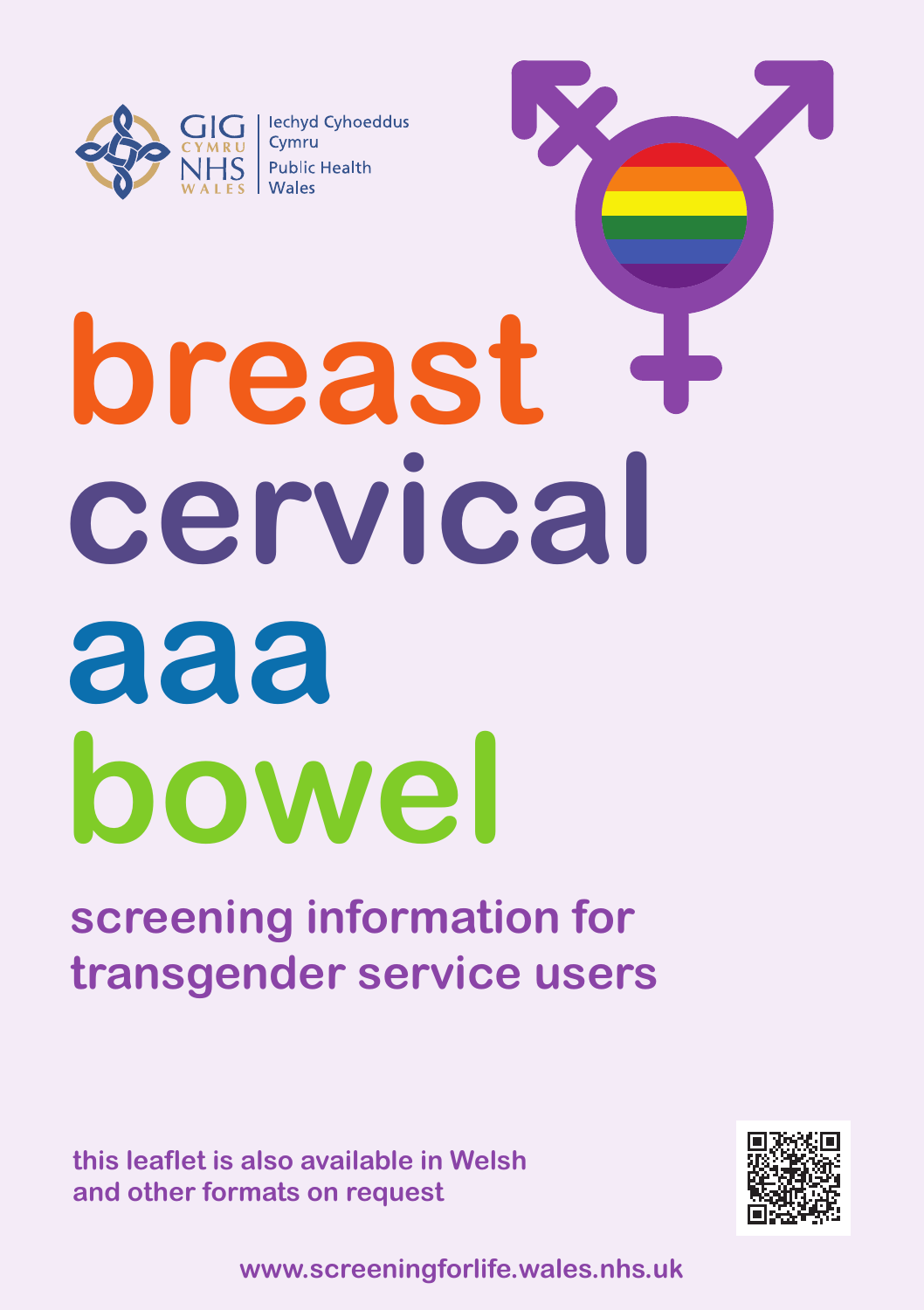# **CONTENTS**

**Section 1 3** About breast screening

**Section 2 7** About cervical screening



**Section 3 11** About AAA screening

screening



# **Screening information for transgender service users**

We (Public Health Wales, Screening Division) have developed this leaflet with Transgender Awareness Wales, FTM Wales, Unique Transgender Network and the NHS Centre for Equality and Human Rights.

The leaflet is for transgender service users and health advisors in Wales. It tells you about the adult screening programmes that are available in Wales and explains who we invite for screening.

You can find further general screening information and frequently asked questions for transgender service users on our website:

#### **www.screeningforlife.wales.nhs.uk**









The NHS Centre for Equality and Human Rights

.<br>Casolfan y GIG ar gyfer Cydraddaldeb a Hawliau Dynal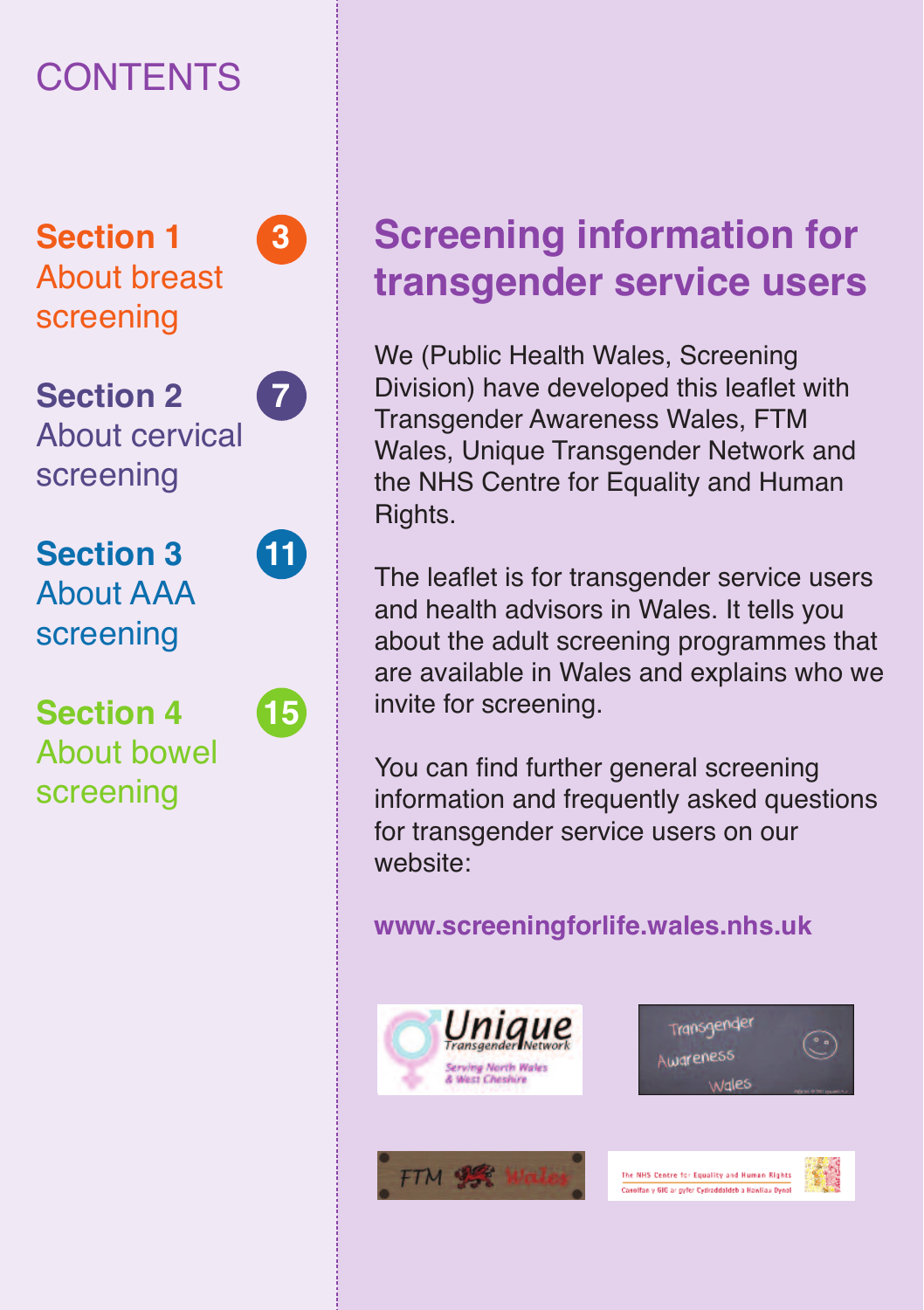## About Breast Screening

Breast screening can find cancers when they are too small to see or feel. Finding and treating cancer early gives you the best chance of survival. Screening will miss some cancers, and some cancers cannot be cured.

Taking part in breast screening is **your** choice. You can find out more information from your GP. You can also contact Breast Test Wales by phone or visit the website:

**www.breasttestwales.wales.nhs.uk**

#### **What is Breast Screening?**

Breast screening is a free NHS test that is carried out at breast screening centres and at easy-to-access mobile breast screening units across Wales.

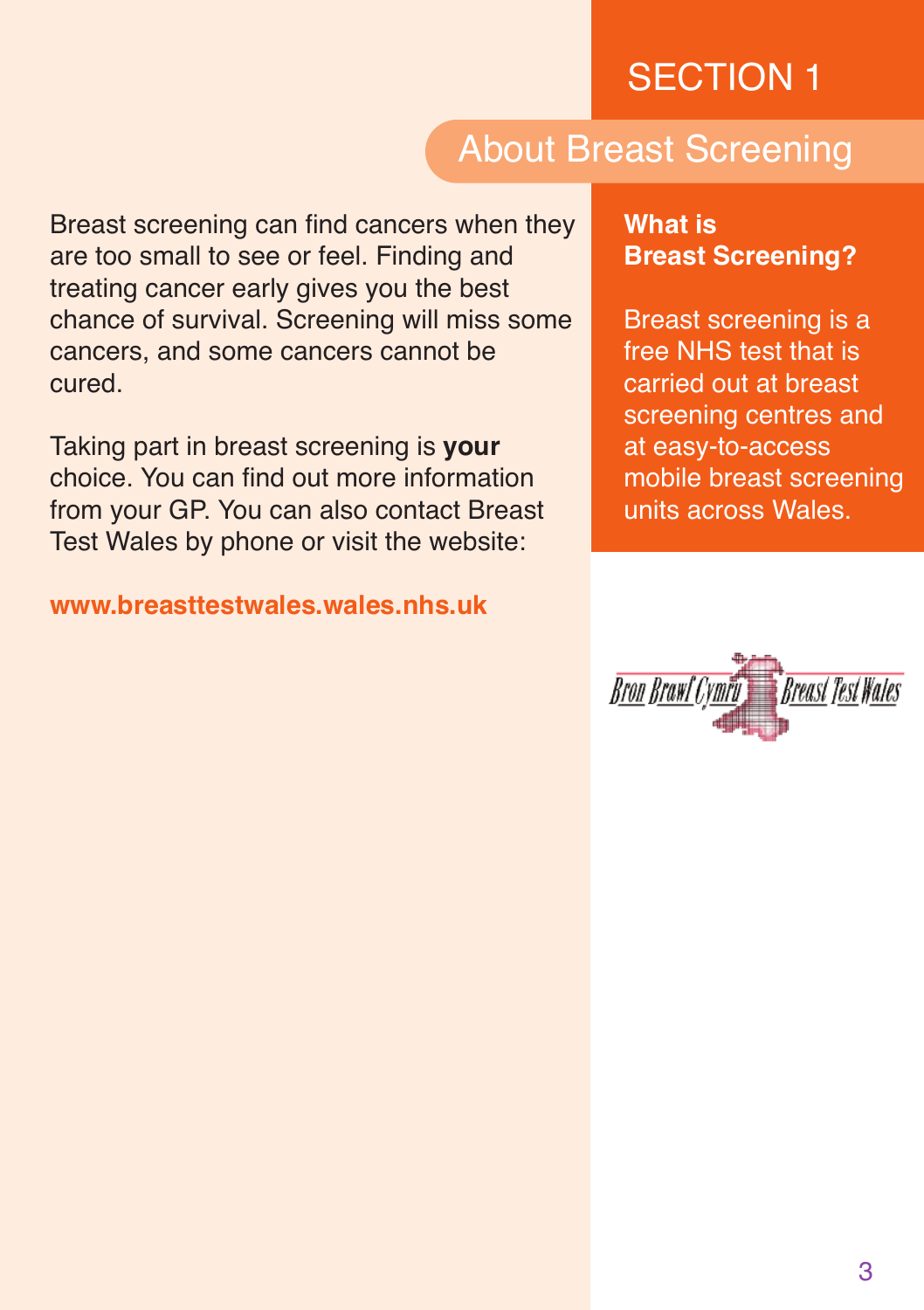#### Who should have breast screening?

Breast Test Wales invites people who are eligible for routine breast screening. When you are due for breast screening, they will send you an invitation letter. You will receive your first invitation before your 53rd birthday.

Women aged 50 to 70 who are registered with a GP and live in Wales are invited for a breast X-ray every three years. Women over the age of 70 can ask for a breast screening appointment.

If you are an **FtM (female to male) /trans man aged 50 to 70 who is registered with a GP as male**, you will **not** be invited for breast screening. If you have not had chest reconstruction (top surgery) we suggest that you talk to your GP to arrange a referral to your local hospital to have a mammogram. If you have had chest reconstruction (top surgery) and you still have breast tissue, you will need to talk to your GP to arrange for a referral to your local hospital breast clinic.

If you are an **FtM/trans man aged 50 to 70 who is registered with a GP as female**, you will be routinely invited for breast screening. We recommend that you still have breast screening if you have not yet had a chest reconstruction (top surgery) or still have breast tissue. If you are worried about going to a breast clinic you can ring Breast Test Wales to arrange a more suitable appointment. We can arrange for you to have an appointment at the beginning or end of a clinic or perhaps at your local breast screening centre (this may involve more travelling).

If you are an **MtF (male to female) /trans woman aged 50 to 70 who is registered with a GP as female**, you will be invited for screening. Long-term hormone therapy can increase your risk of developing breast cancer so it is important that you go for breast screening when you are invited.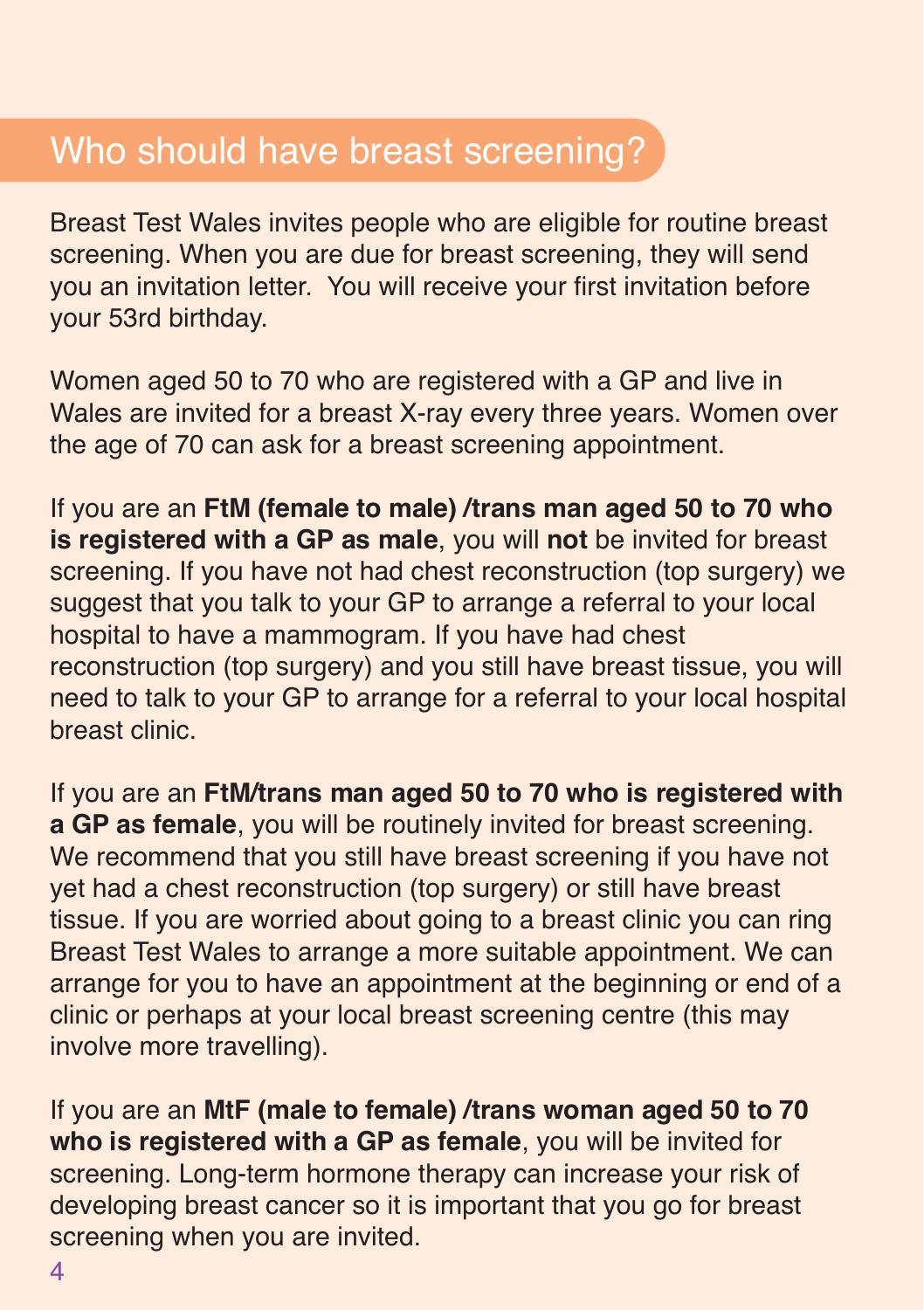If you are an **MtF/trans woman aged 50 to 70 who is registered with a GP as male**, you will not be invited for breast screening. If you register as female with your GP, you will be routinely invited for breast screening.

If you have been on long-term hormone therapy you may be at increased risk of developing breast cancer and should go for screening when invited. If you are registered with your GP as male. you may want to speak to your GP about having a mammogram. This will be done at your local hospital.

If you are a transgender person, it is important that you or your GP lets Breast Test Wales know so that you are invited for screening correctly.

If you do not want to be invited for breast screening, you will need to contact your local breast screening office. They will explain how you can opt out of breast screening.

It is important that you feel that you are treated with dignity and respect at all times. Let us know if you would like your appointment at the beginning or end of a clinic or if you would prefer to be screened at your local breast screening centre and not at a mobile breast screening unit.

#### What does the test involve?

A breast X-ray called a mammogram is used to look for signs of cancer. Your breasts are pressed firmly between the plates of an X-ray machine for a few seconds. The pressure is needed to get good images and also reduce the radiation dose. Your test will be carried out by a specially trained female mammographer.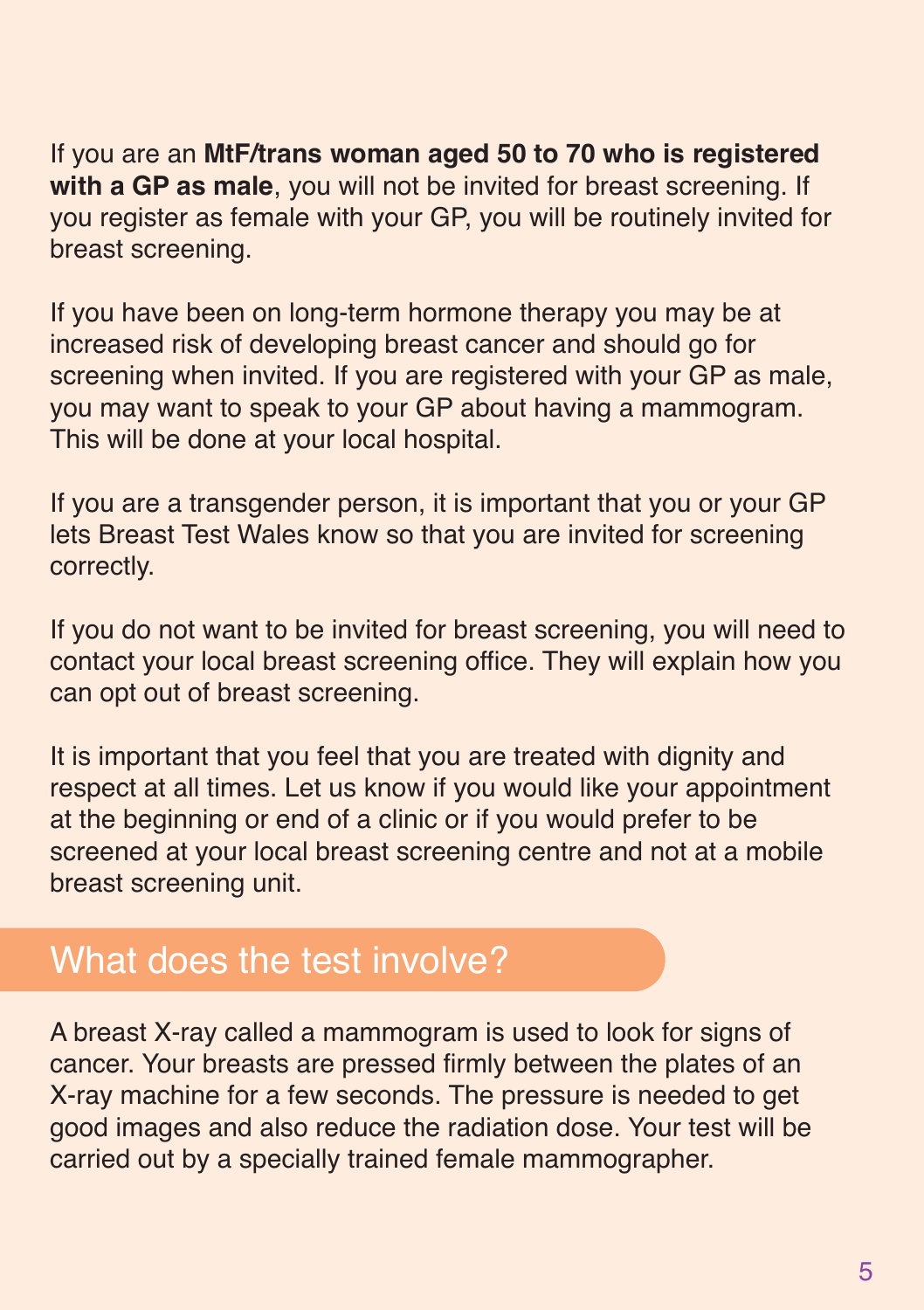Some women find having a mammogram is uncomfortable and a few women may find it painful, but the discomfort should pass quickly.

If you are an **FtM/trans man** registered with a GP as female who has not had chest reconstruction (top surgery) and you wear a binder, you will need to remove this before having your mammogram. Private changing rooms will be available so that you can remove your binder just before having your mammogram. If you have any concerns about your appointment, you can contact your local breast screening office.

For most women the results are normal. If changes are seen on your X-ray, you will be recalled to an assessment clinic for more tests which will include a breast examination, more X-rays or ultrasound scans. You may also have a biopsy, where a small sample of tissue is taken from your breast with a needle.

Sometimes breast screening can pick up cancers that would never have caused harm, so women are treated for breast cancer that would never have been life-threatening.

#### What can I do to reduce my risk?

Take part in breast screening every three years, especially if you have taken hormone therapy and even if you have had a previous normal breast screening result.

Get to know how your breasts normally look and feel. If you notice any changes report them to your GP.

Speak to your GP if you are worried about breast cancer running in your family.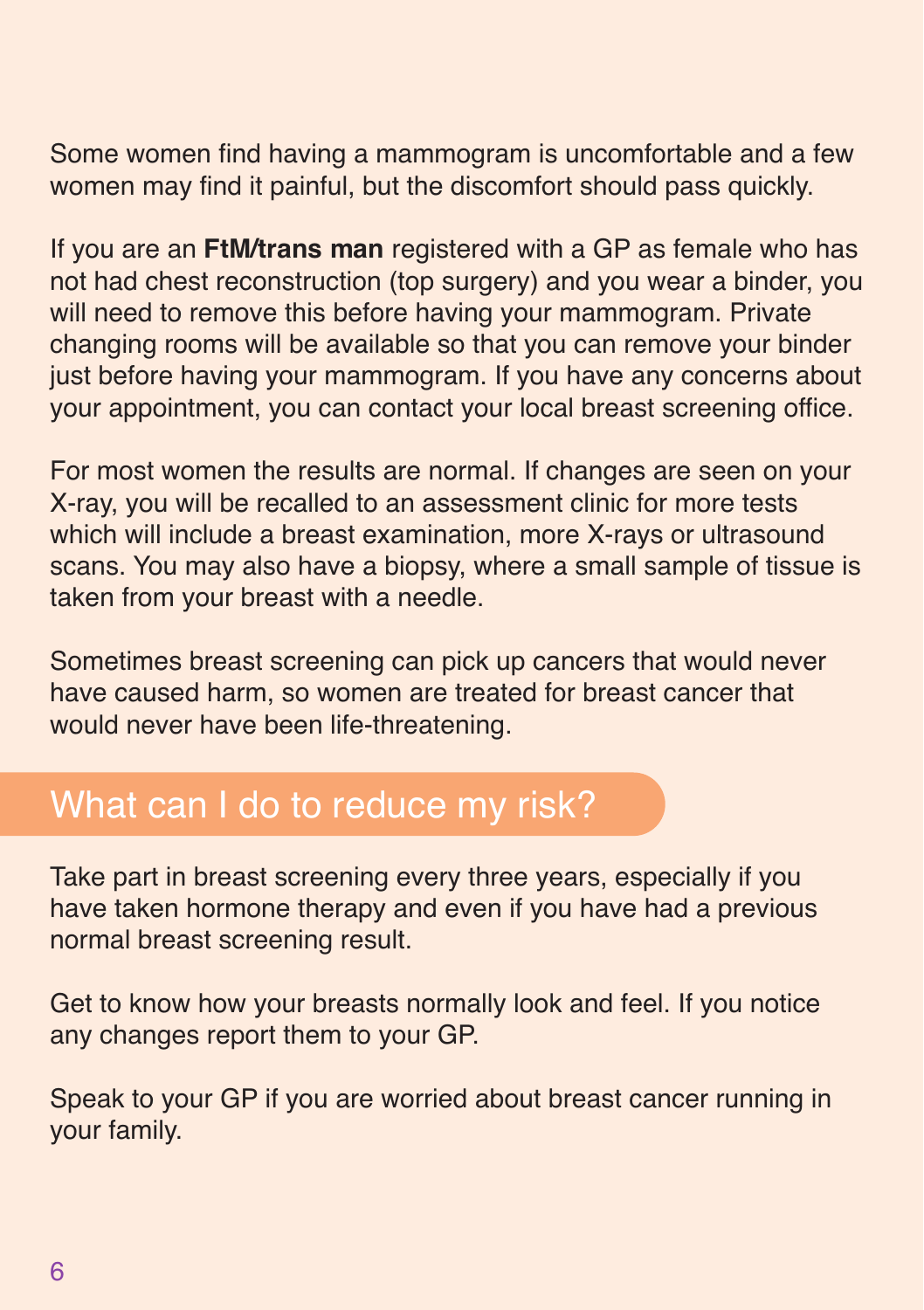## About Cervical Screening

Cervical screening aims to prevent cervical cancer from developing in the cervix at the neck of the womb.

It is important to go for your smear test as finding changes before they become cancer gives you the best chance of successful treatment.

Screening will not prevent all cancers and not all cancers can be cured.

Taking part in cervical screening is **your** choice. You can find out more information from your GP. You can also contact Cervical Screening Wales by phone or visit the website:

**www.cervicalscreeningwales.wales.nhs.uk**

#### **What is Cervical Screening?**

Cervical screening (a smear test) is a free NHS test that is carried out at your GP surgery or at some sexualhealth clinics. The test looks for early changes in the cells at the neck of the womb.



**Cervical Screening Wales Sgrinio Serfigol Cymru**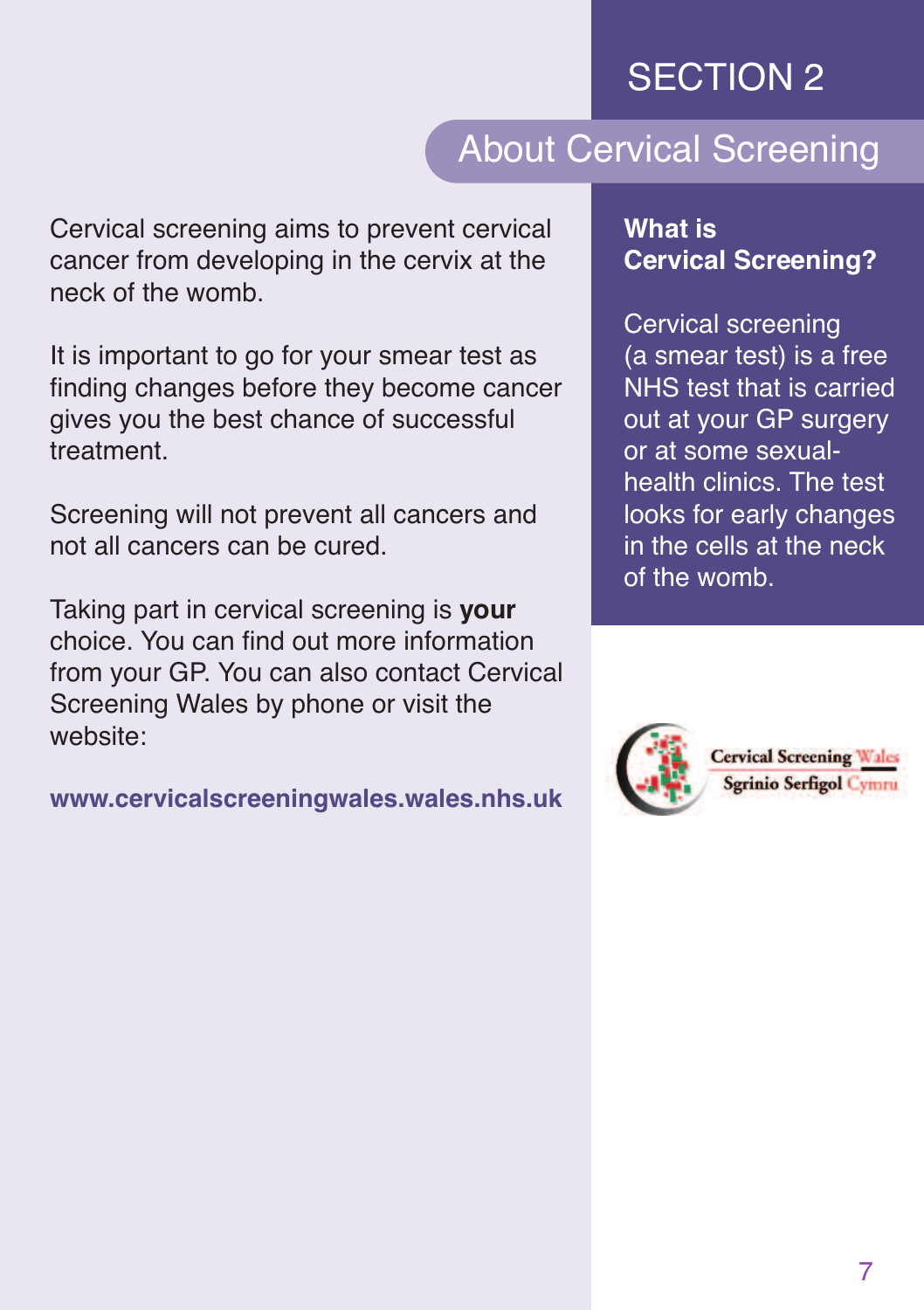#### Who should have a smear test?

Cervical Screening Wales invite women for a smear test every three years from the age of 25 and every five years from the ages of 50 to 64.

If you are an **FtM/trans man aged 25 to 64 who is registered with a GP as male**, you will not be invited for your smear test. However, if you have **not** had a hysterectomy and still have a cervix, you should still have your smear test. This is especially important if you have had any abnormal smears in the past.

If you are an **FtM/trans man aged 25 to 64 who is registered with a GP as female**, you will automatically be invited for your smear test. We recommend that you still have your smear test if you have not yet had a hysterectomy and still have a cervix.

If you are an **MtF/trans woman aged 25 to 64 who is registered with a GP as female**, you will be invited for your smear test unless you or your GP have already told us about your change of gender. However, as you do not have a cervix, you will not need to be screened. If this applies to you, let Cervical Screening Wales know. We can update our records so you are not invited unnecessarily.

If you are an **MtF/trans woman aged 25 to 64 who is registered with a GP as male**, you will not be invited for a smear test and will not need to be screened.

If you are a transgender person it is important that you or your GP lets Cervical Screening Wales know so that you are invited for smear tests correctly. If you do not want to be invited for your smear test you should contact Cervical Screening Wales. They will be able to tell you how you can opt out of the cervical screening programme.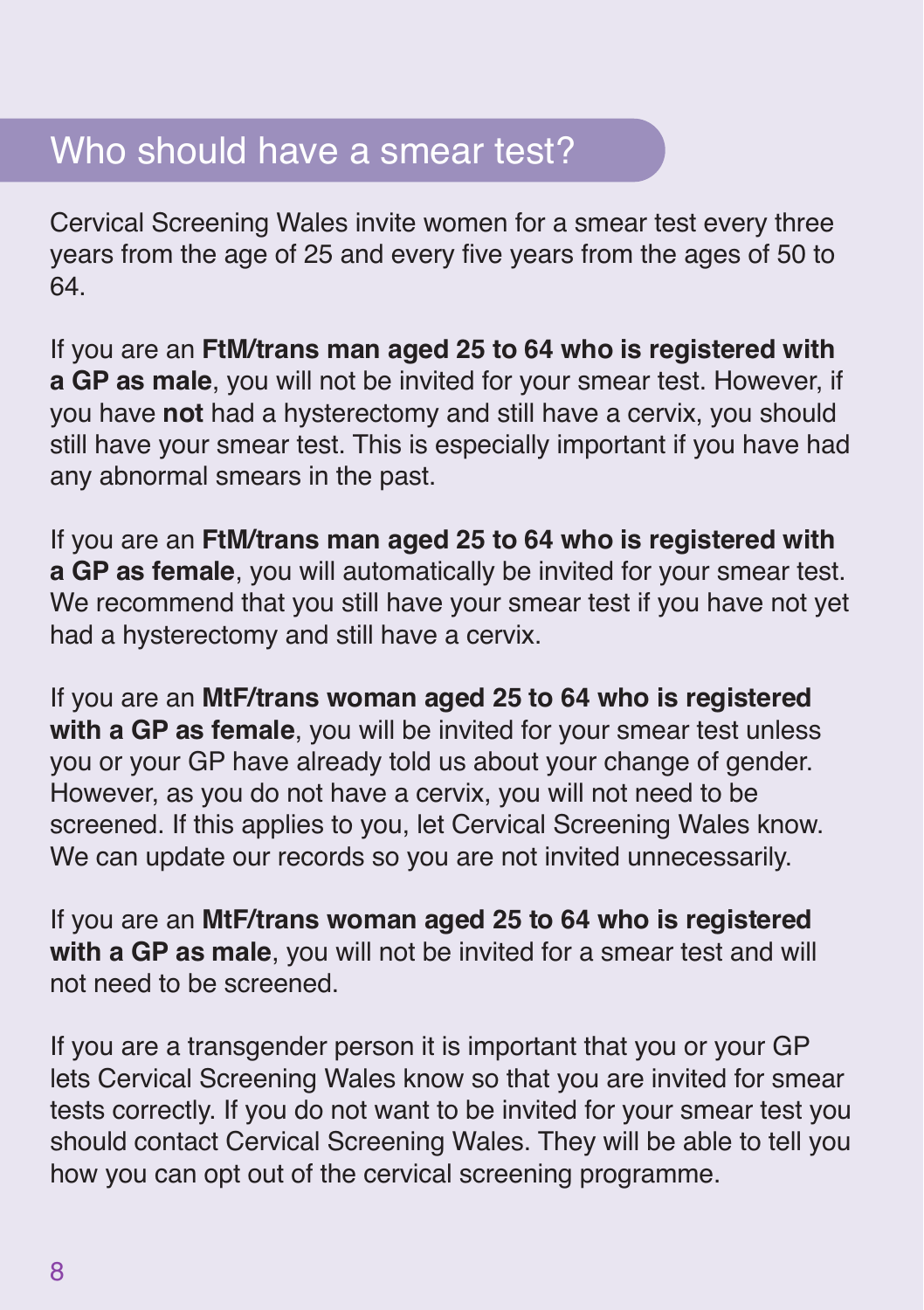## How will I be invited?

You will receive an invitation letter when you are due for your smear test, asking you to make an appointment.

If you are an **FtM/trans man** who is registered with a GP as a male, you will not automatically receive an invitation, but if you still have a cervix it is important that you have a smear test. If this applies to you, let your GP or practice nurse know so they can talk to you about having a smear test.

#### What does the test involve?

The nurse or doctor will put an instrument called a speculum into your vagina to help them see your cervix. They will then take a sample of cells with a soft brush.

If you are an **FtM/trans man** who has taken long-term testosterone, your smear test may be uncomfortable or painful. You may want to talk to your doctor or nurse about using a different size speculum and some extra lubrication.

We know this can be an anxious time for you as there may be physical changes taking place to your body and in particular to your genital area. It is important that you feel that you are treated with dignity and respect at all times. If you are worried about having your smear test, talk to your doctor or practice nurse or contact Cervical Screening Wales.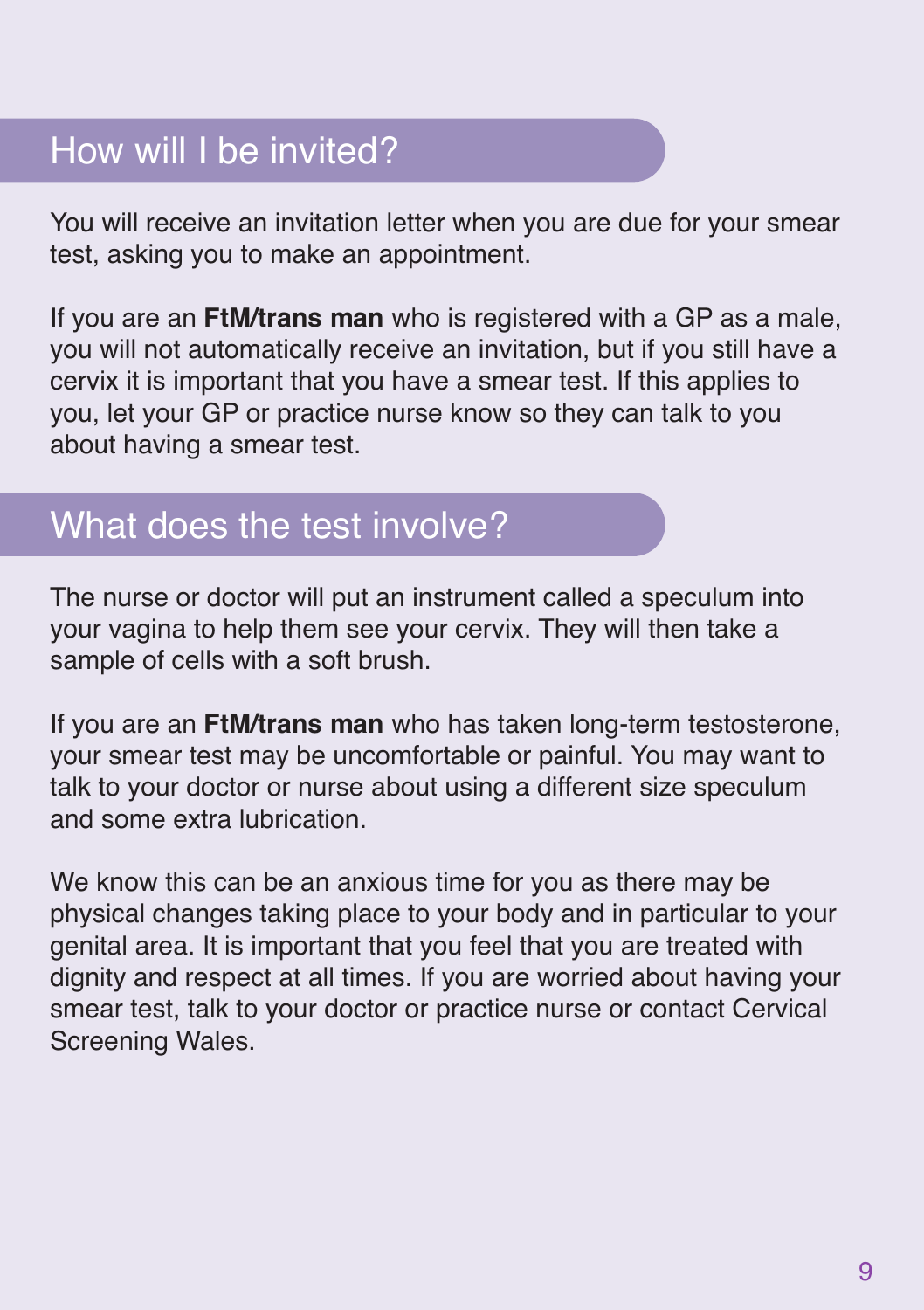For most people the test results are normal. If cell changes are found you may need another smear test, or a hospital appointment at the colposcopy clinic where the neck of the womb is looked at in detail.

Cervical cancer is most often caused by a virus called human papilloma virus (HPV) which is passed on by sexual contact. It does not matter whether you are a virgin (this means you have never had sex) or not or whether you are in a different-sex or same-sex relationship, you should still come for your smear test when we invite you. If you are worried about your risk of developing cervical cancer you may want to speak to your GP or practice nurse.

#### What can I do to reduce my risk?

Go for your smear test every time you are invited, even if you have had a previous normal result. Let your GP or practice nurse know if you think you should be invited for a smear test.

Even if you have had the HPV vaccine you will still need to go for your smear test when invited.

Stop smoking, as smoking increases your risk of cervical cancer. If you have symptoms such as unusual vaginal discharge or bleeding, or pain during or after sex, go to the doctor even if you have had a normal smear result.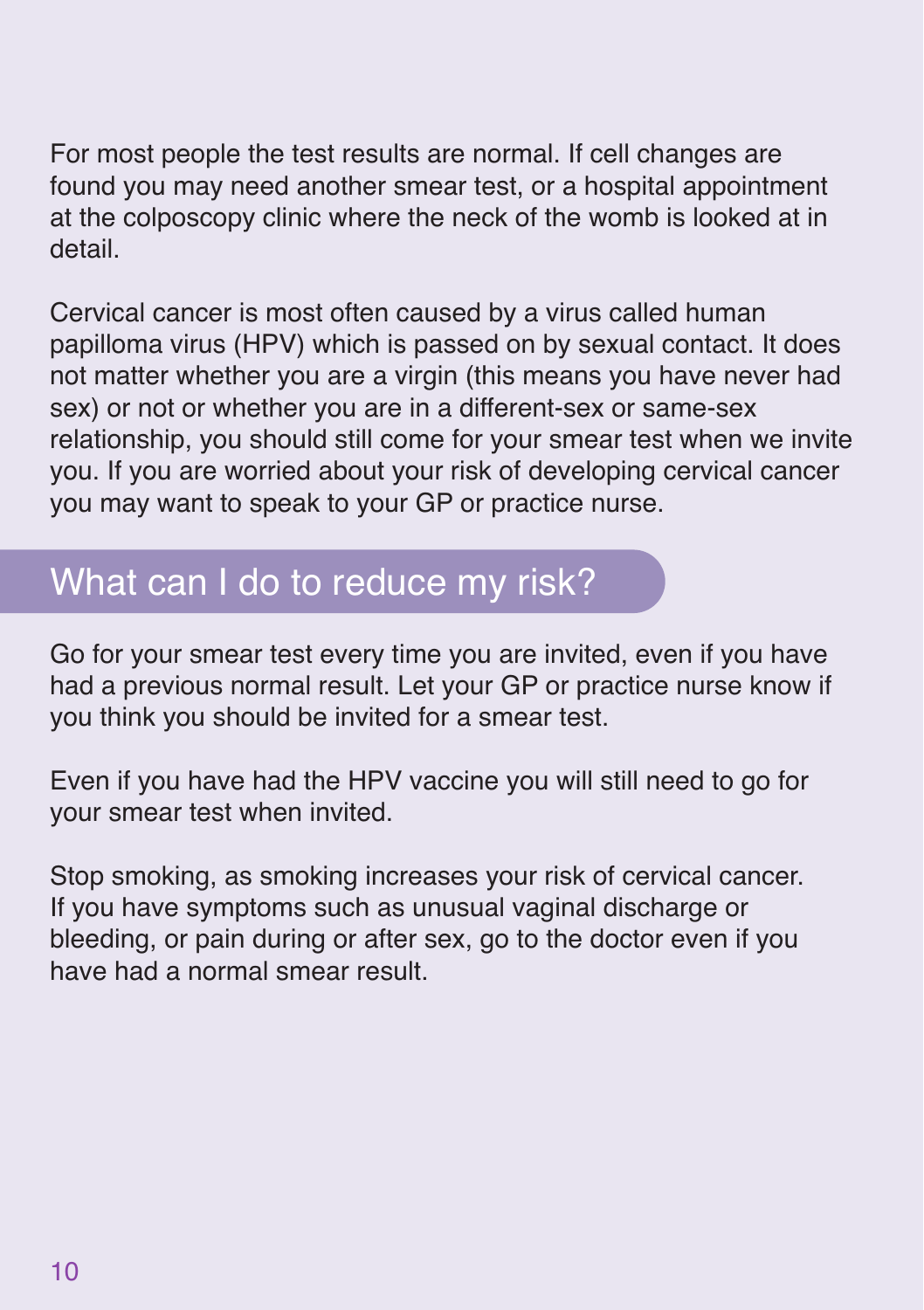### About AAA screening

The aorta is the main blood vessel that supplies blood to the body. Sometimes the wall of the aorta in the abdomen can become weak and stretch to form an AAA. There is a risk that an AAA may split or tear (rupture).

There is a high risk of dying from a ruptured AAA. Finding an aneurysm early gives you the best chance of treatment and survival.

AAA screening reduces your risk of dying from a ruptured AAA.

The screening test is not 100% accurate and surgery for AAA carries risks.

Taking part in AAA screening is **your** choice. You can find out more information about AAA screening from your GP. You can contact the Wales Abdominal Aortic Aneurysm Screening Programme by phone or visit the website at:

**www.aaascreening.wales.nhs.uk**

**What is abdominal aortic aneurysm (AAA) screening?**

AAA screening is a free NHS test that is carried out in community hospitals, health clinics and GP practices across Wales. AAA screening involves a simple ultrasound scan to measure the abdominal aorta. Currently, this is the best way of finding an AAA.

**Rhaglen Sgrinio** Ymlediadau Aortig Abdomenol Cymru

۳

**Wales Abdominal Aortic Aneurysm Screening Programme**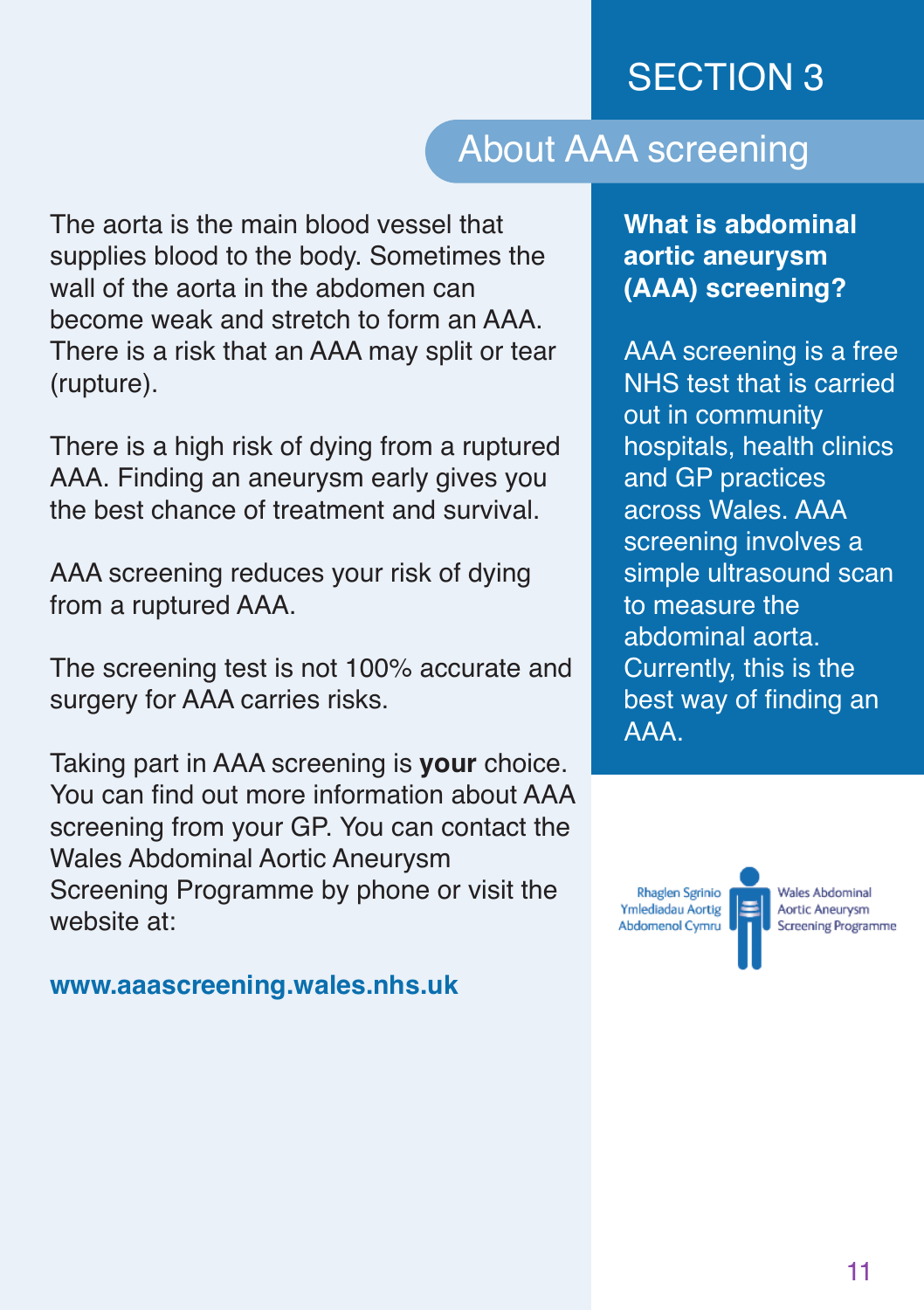#### Who should be screened?

Men aged 65 who are registered with a GP and live in Wales are invited for a one-off ultrasound screening test to check the size of their abdominal aorta.

Men over the age of 65 are not invited to attend for AAA screening at present. The Wales Abdominal Aortic Aneurysm Screening Programme will introduce self-referrals for men over the age of 65 in the future.

Women are not invited for screening as evidence shows they are six times less likely to have an AAA.

If you are an **FtM/trans man aged 65 who is registered with a GP as male**, you will automatically be sent an appointment to attend for AAA screening. If the clinic location or appointment time is not suitable, you can contact your local screening office to change this. You will find your local screening office phone number on your invitation letter.

If you are an **FtM/trans man aged 65 who is registered with a GP as female**, you will not be invited for AAA screening as the Wales Abdominal Aortic Aneurysm Screening Programme will not know about you.

If you are an **MtF/trans woman aged 65 who is registered with a GP as female**, you will not be invited for screening as the Wales Abdominal Aortic Aneurysm Screening Programme will not know about you. However, you may want to be screened and will need to contact us to arrange a suitable appointment.

If you are an **MtF/trans woman aged 65 who is registered with a GP as male**, you will be invited for AAA screening.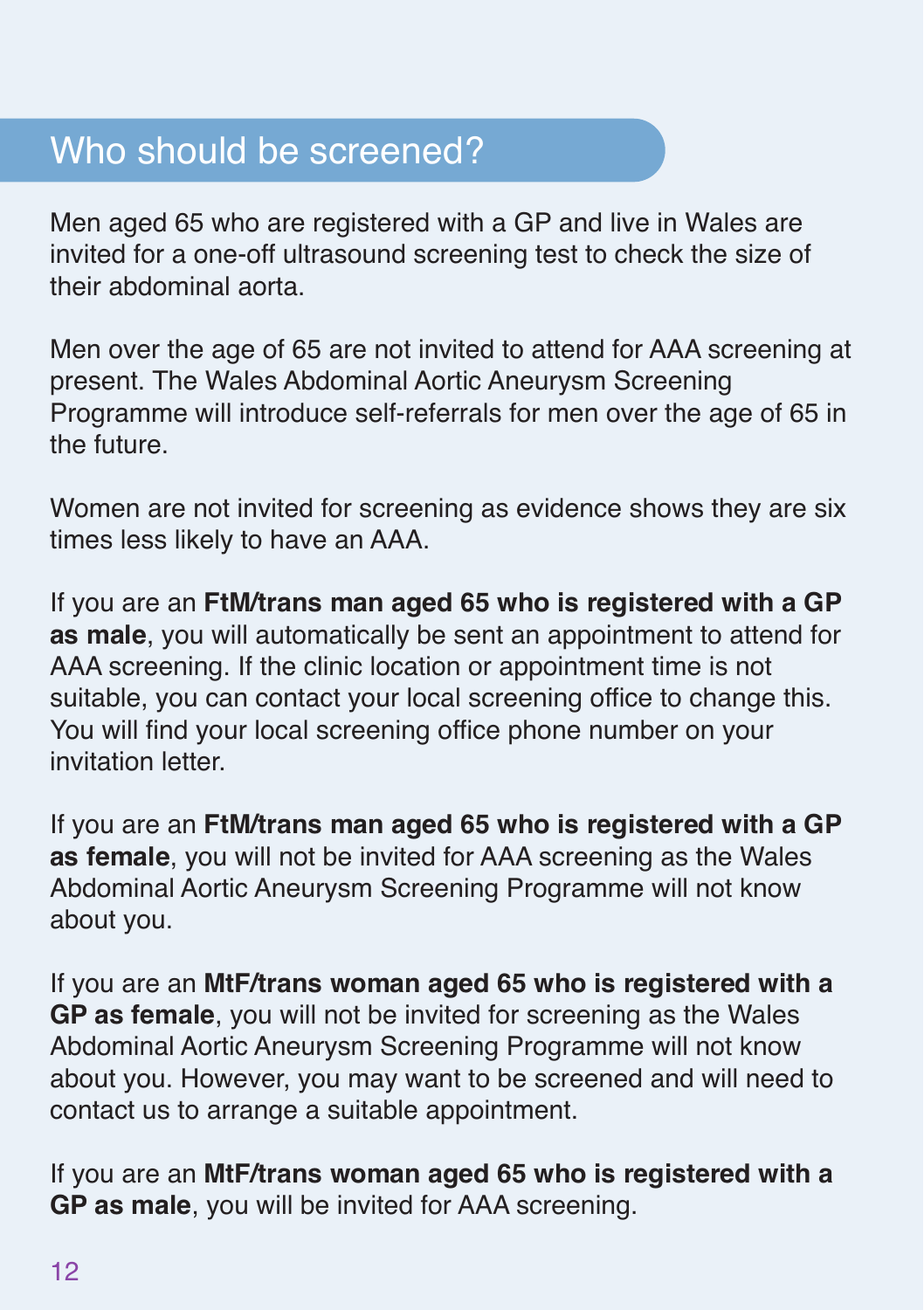The Wales Abdominal Aortic Aneurysm Screening Programme holds clinics in community hospitals, health clinics and GP practices across Wales. If you are a transgender person it is important that you or your GP let the Wales Abdominal Aortic Aneurysm Screening Programme know so that you are invited for screening correctly. If you do not want to be invited for AAA screening, you will need to let us know.

If you are not sure if you should be screened or not, contact your local screening office. You will find your local screening office number and more information about clinic locations on the Wales Abdominal Aortic Aneurysm Screening Programme website.

## What does the test involve?

The test is a simple ultrasound scan of your abdomen to measure the size of the aorta. Your screening appointment usually takes about 10 to 15 minutes.

The screener will check your personal details and ask for your consent (permission) to do the ultrasound scan.

You will not need to undress.

You will be asked to lie on your back and lift up your top. If you are wearing a binder, the screener may be able to do the scan without you having to remove this.

The ultrasound scan is usually painless but may be slightly uncomfortable as the screener may need to apply some pressure when using the ultrasound probe.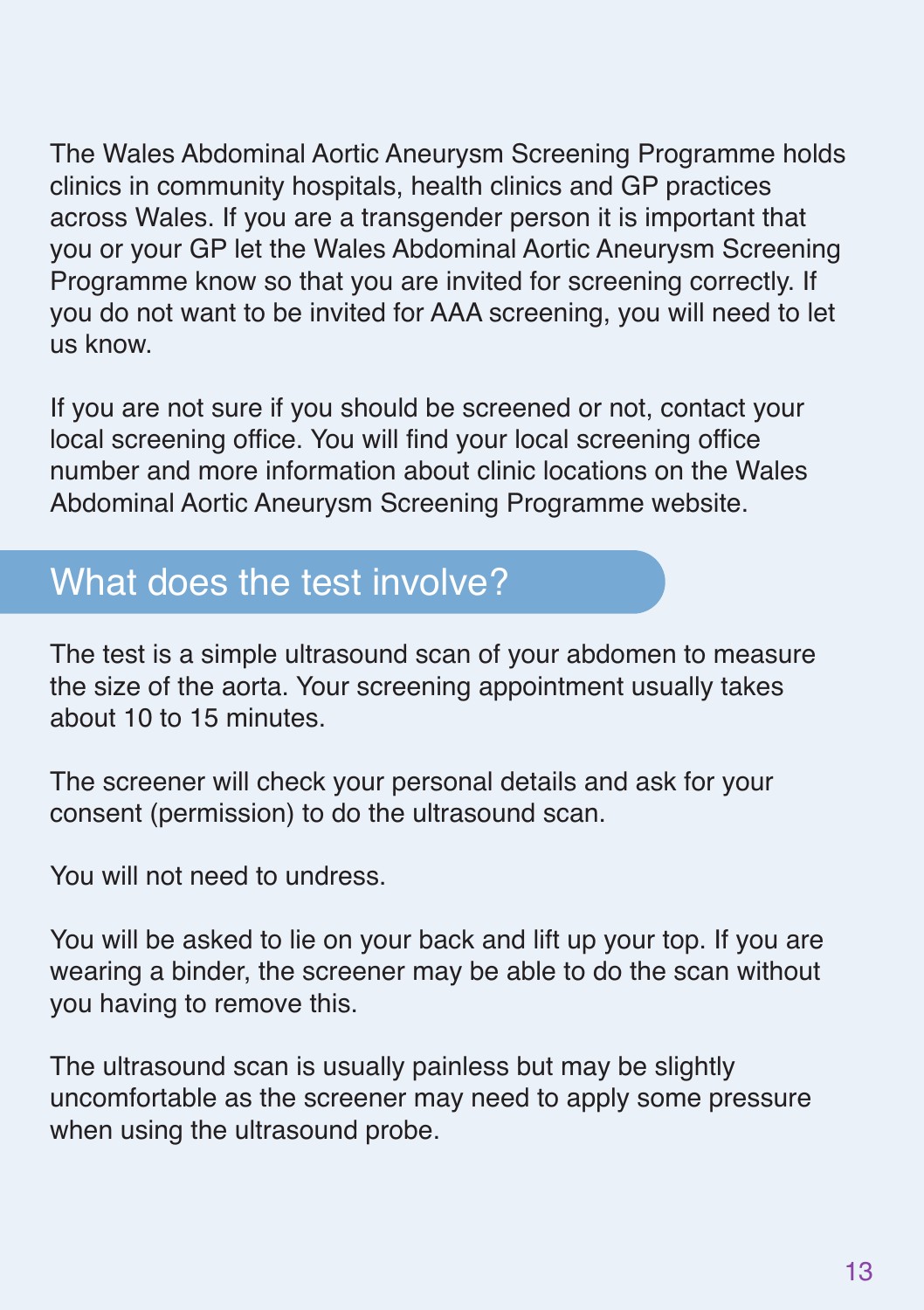## What does the test involve?

The screener will give you your results following your scan. It is not always possible to see your aorta at your screening test so you may be referred to hospital.

If your aorta is found to be bigger than normal, you will need regular scans to check if it is growing. Some people never need surgery for their AAA.

If your AAA is large you will be referred to a specialist team to discuss planned surgery. Large AAAs can be treated successfully with surgery.

#### What you can do to reduce your risk

Take part in AAA screening and follow-up when you are invited.

Stop smoking

Drink less alcohol

Maintain a healthy weight through a healthy diet and physical activity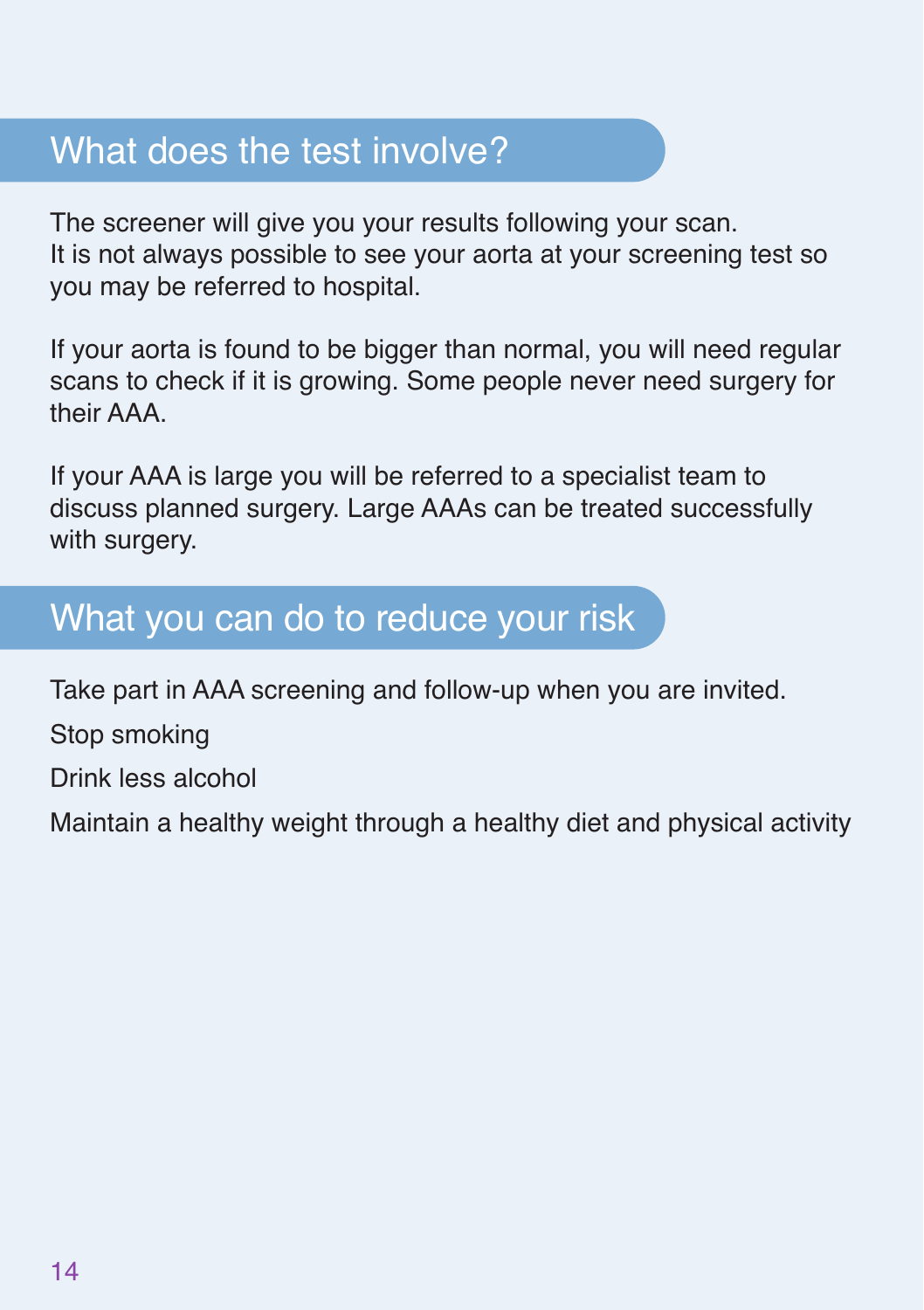### About Bowel Screening

Bowel screening reduces your risk of dying from bowel cancer.

It is important to take part in bowel screening as you may feel well even if you have early bowel cancer. Finding cancer early gives you the best chance of survival.

Screening will miss some cancers, and some cancers cannot be cured.

Taking part in bowel screening is **your** choice. You can find out more information from your GP. You can also phone the Bowel Screening Wales free helpline on **0800 294 3370**. We welcome phone calls in Welsh. Or you can visit the website at:

**www.bowelscreening.wales.nhs.uk**

#### **What is Bowel Screening?**

Bowel screening is a free NHS test that you can do in your own home. The test looks for hidden blood in your bowel movements (also known as faeces, stools or poo).

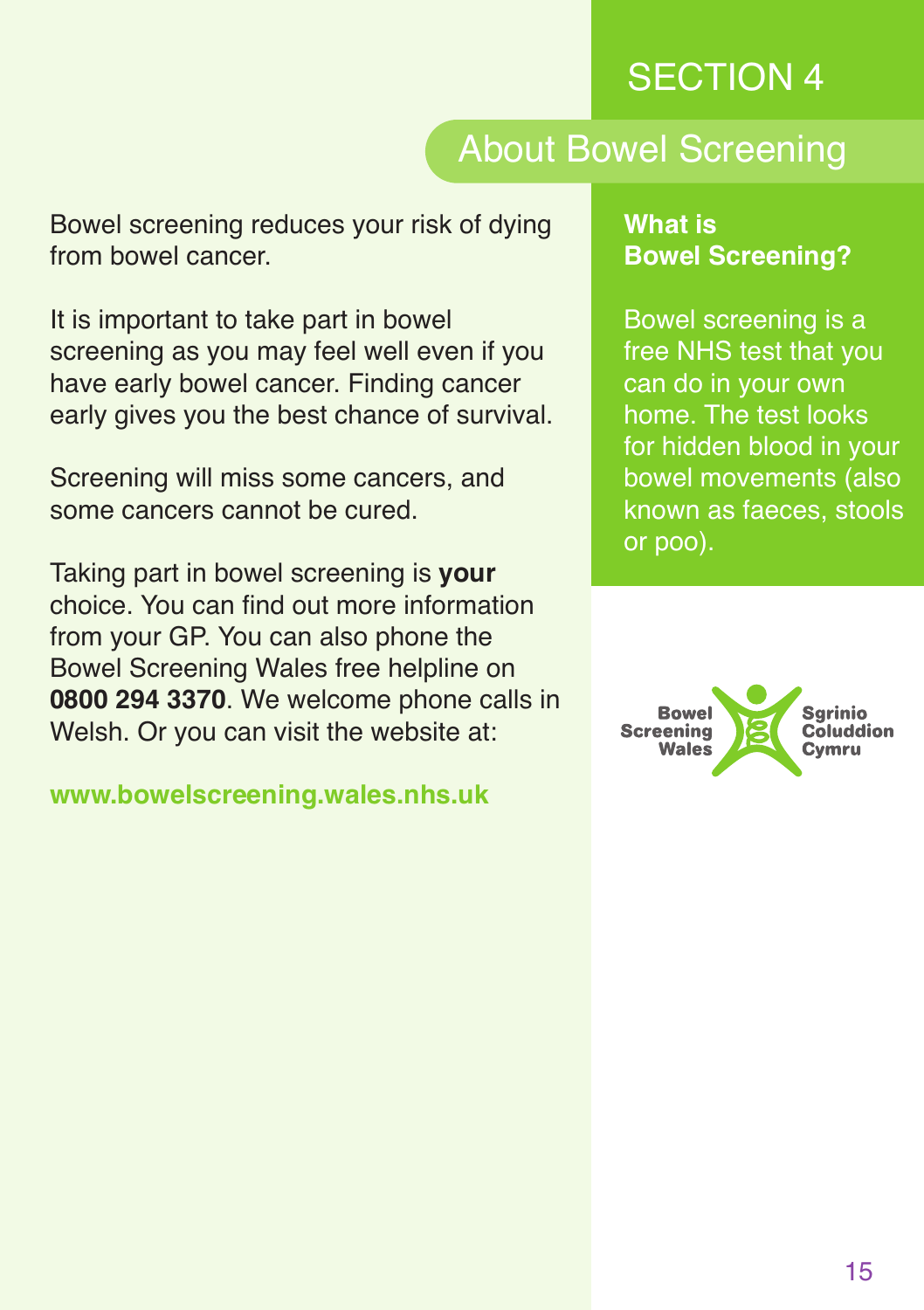# Who should take part?

Unlike other screening programmes, **all** men and women aged 60 to 74 are invited to take part in bowel screening every two years.

## What does the test involve?

A bowel screening test kit and information pack will be sent to you when you are due for screening.

You are asked to collect small samples of your stools (poo) and put them on the test kit provided.

Once you start, you will need to complete the test kit within 10 days and return it by post in the specially designed envelope.

The test looks for tiny amounts of blood in the sample which you may not be able to see and which could be a sign of bowel cancer. If you have lost your test kit, made a mistake or have any concerns about completing the test, you can contact the free helpline on **0800 294 3370** between 8am and 5pm, Monday to Friday.

If blood is found, you will be referred for further tests. This may involve you having a colonoscopy, which looks at the lining of the bowel using a flexible camera. If you are an **FtM trans man** or an **MtF trans woman** who has had gender-reassignment surgery, you may find having a colonoscopy more uncomfortable. You may want to talk to your specialist screening practitioner or your GP about this.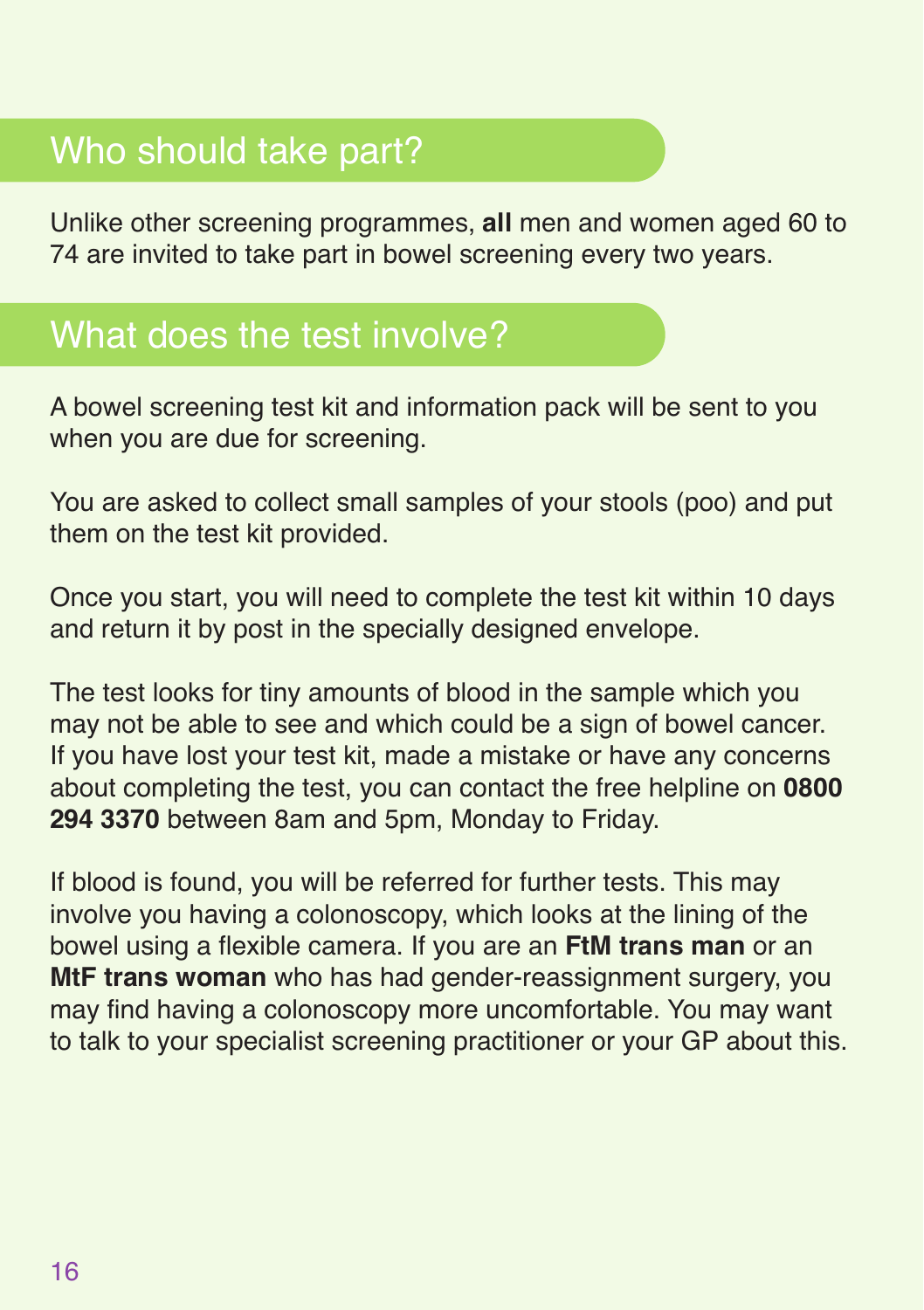## What you can do to reduce your risk

Take part in screening every two years, even if you have had a previous normal result.

Eat a high-fibre diet with plenty of fruit and vegetables, take regular physical exercise and stop smoking.

It is important to visit your GP if you notice blood in your stools (poo), a change in your bowel habit over a number of weeks or unexplained weight loss.

Bowel cancer can run in families. If you are worried about your risk speak to your GP.